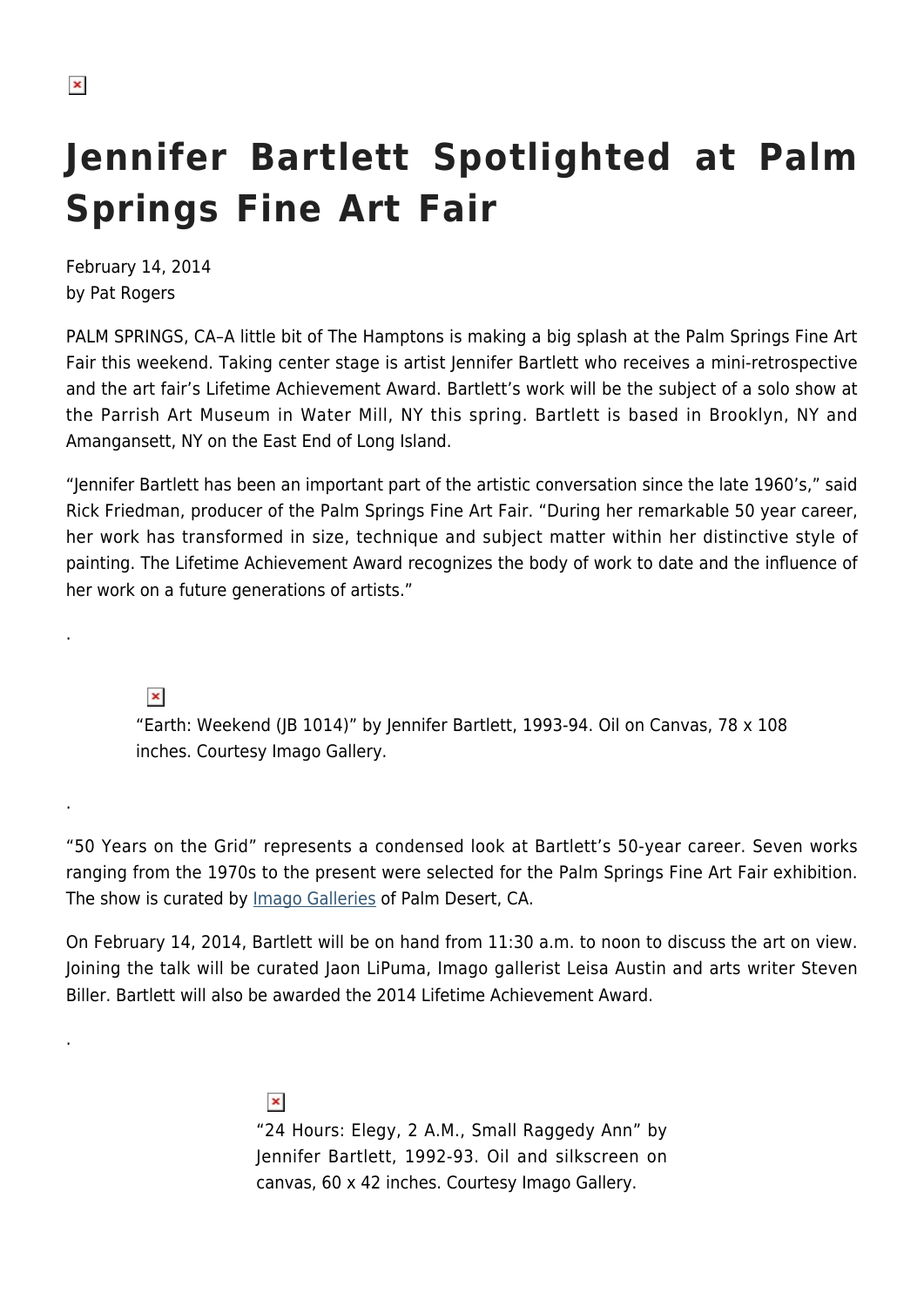Bartlett is known for monumental multi-canvas oil paintings that make use of meticulous gridlines to help guide the viewer across scenes that may seem familiar but move beyond to take on new meaning. She was one of the first female painters to arise from the 1960s modern art boom and gain commercial success and critical acclaim, according to Imago Gallery.

Her work is known for breaking boundaries and for ranging between highly controlled abstract works and painterly realism. It also is known for flummoxing critics and skirting exact explanation.

The condensed look at Bartlett's work at the Palm Springs Fine Art Fair mirrors her first American museum survey that's traveling on the East Coast. "Jennifer Bartlett: History of the Universe – Works 1970 – 2011 opened at the Pennsylvania Academy of the Fine Arts in Philadelphia and was held from June 27 to Oct. 13, 2013.

It travels next to the Parrish Art Museum, who organized the show. The exhibition opens there on April 27, 2014 and remains on view through July 13, 2014.

"Jennifer Bartlett: History of the Universe" includes works from all of Barlett's major series including the "House Paintings", "In the Garden" series, the "Air: 24 Hours" series, the autobiographical "Earth Paintings", the "Word Paintings" and recent works that depict houses, trees and plants surrounding her homes in Amagansett and Brooklyn, NY.

## $\pmb{\times}$

.

.

.

.

"Amagansett Diptych #7" by Jennifer Bartlett, 2007. Oil on canvas, 48 x 96 inches. Courtesy of Richard Gray Gallery and Imago Gallery.

One of Bartlett's most recognizable work, Rhapsody, premiered in 1976 at the P[aula Cooper Gallery](http://www.paulacoopergallery.com/) in New York City. The piece was made up of 987 steel plates that spanned 150 feet and created a large grid. Bartlett worked on the enormous multi-theme, multi-part painting over a single year before unveiling the work at Paula Cooper, according to Imago Gallery.

"Rhapsody was absolutely groundbreaking and new, incorporating the space itself by wrapping paint around walls and corners," Klaus Ottmann is quoted as stating in a [New York Times article](http://www.nytimes.com/2013/06/23/arts/design/jennifer-bartlett-gets-a-museum-retrospective.html?pagewanted=all) on Bartlett and "Jennifer Bartlett: History of the Universe – Works 1970 – 2011)". Ottmann curated the traveling survey for The Parrish Art Museum.

Bartlett's color palette also reflects her Long Beach, CA roots, according to Imago Galleries, who represents her work. Bartlett's color choices channel colors found in California's "…varied and bold flora and brings to light the artist's appreciation for the ocean," states the gallery.